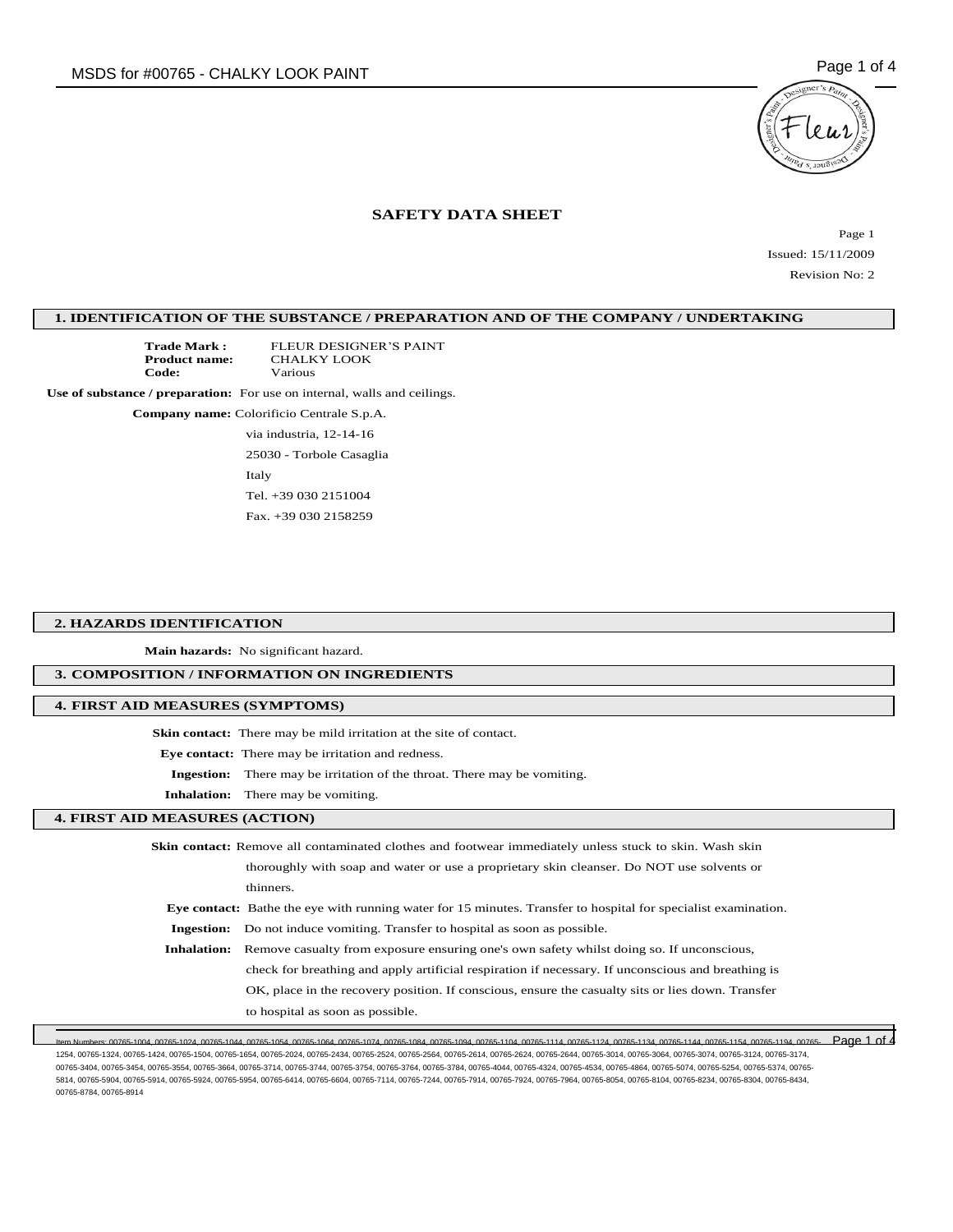**Extinguishing media:** Carbon dioxide. Dry chemical powder. Alcohol or polymer foam. Use water spray to cool

containers.

**Exposure hazards:** In combustion emits toxic fumes of carbon dioxide / carbon monoxide.

ltem Numbers: 00765-1004, 00765-1024, 00765-1044, 00765-1054, 00765-1064, 00765-1074, 00765-1084, 00765-1104, 00765-1114, 00765-1124, 00765-1124, 00765-1154, 00765-1154, 00765-1154, 00765-1194, 00765-1154, 00765-1154, 0076 1254, 00765-1324, 00765-1424, 00765-1504, 00765-1654, 00765-2024, 00765-2434, 00765-2524, 00765-2564, 00765-2614, 00765-2624, 00765-2644, 00765-3014, 00765-3064, 00765-3074, 00765-3124, 00765-3174, 00765-3404, 00765-3454, 00765-3554, 00765-3664, 00765-3714, 00765-3744, 00765-3754, 00765-3764, 00765-3784, 00765-4044, 00765-4324, 00765-4534, 00765-4864, 00765-5074, 00765-5254, 00765-5374, 00765- 5814, 00765-5904, 00765-5914, 00765-5924, 00765-5954, 00765-6414, 00765-6604, 00765-7114, 00765-7244, 00765-7914, 00765-7924, 00765-7964, 00765-8054, 00765-8104, 00765-8234, 00765-8304, 00765-8434, 00765-8784, 00765-8914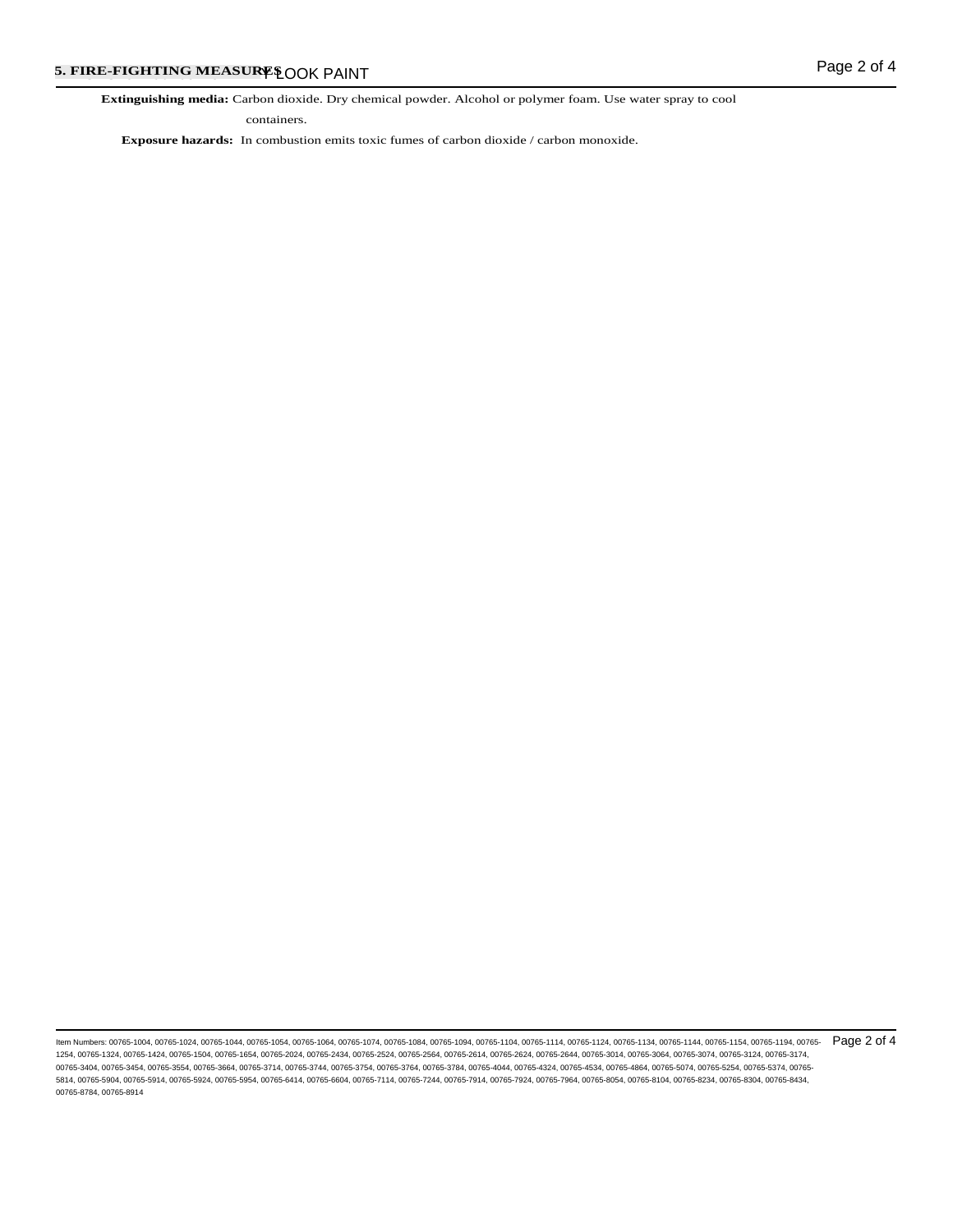## Issued: 15/11/2009 **SAFETY DATA SHEET**

Page 2

**Protection of fire-fighters:** Wear protective clothing to prevent contact with skin and eyes.

### **6. ACCIDENTAL RELEASE MEASURES**

**Personal precautions:** Avoid breathing vapours. Refer to section 8 of SDS for personal protection details.

**Environmental precautions:** Contain the spillage using bunding. Do not discharge into drains or rivers. If this product enters

drains, sewers, rivers or other waters, inform the water company and / or relevant

environmental agency immediately.

**Clean-up procedures:** Absorb into dry earth or sand. Wash the spillage site with large amounts of water.

## **7. HANDLING AND STORAGE**

**Handling requirements:** Do not handle in a confined space. Avoid contact with skin and eyes. Avoid inhalation of vapour

or spray mist. Do not eat, drink or smoke in areas where this product is used or stored.

**Storage conditions:** Store in cool, well ventilated area. Keep container tightly closed. Do NOT allow to freeze.

**Suitable packaging:** Store in original container or marked plastic container only.

**Storage quantity limits:** n/a

# **8. EXPOSURE CONTROLS / PERSONAL PROTECTION**

## **Workplace exposure limits**

**WEL (8 hr TWA):** 10 mg/CuM

**Respiratory protection:** If spraying, wear a suitable mask or respirator.

**Hand protection:** Protective gloves.

**Eye protection:** Safety goggles.

**Skin protection:** Protective clothing with elasticated cuffs and closed neck. Always wash your hands before

eating, drinking, smoking or using the toilet.

## **9. PHYSICAL AND CHEMICAL PROPERTIES**

|                          | <b>State:</b> Liquid                     |
|--------------------------|------------------------------------------|
|                          | <b>Colour:</b> Various Colours available |
|                          | <b>Odour:</b> Perceptible odour          |
| <b>1 water: S</b> oluble |                                          |

**Viscosity:** Viscous

### **Boiling point/range°C:** n/a

**Flammability limits %: lower:** n/a

**Solubility** in

#### **upper:** n/a

**Flash point°C:** n/a

## **10. STABILITY AND REACTIVITY**

**Stability:** Stable under normal conditions.

**Haz. decomp. products:** In combustion emits toxic fumes.

ltem Numbers: 00765-1004, 00765-1024, 00765-1044, 00765-1054, 00765-1064, 00765-1074, 00765-1084, 00765-1104, 00765-1114, 00765-1124, 00765-1124, 00765-1154, 00765-1154, 00765-1154, 00765-1194, 00765-1154, 00765-1154, 0076 1254, 00765-1324, 00765-1424, 00765-1504, 00765-1654, 00765-2024, 00765-2434, 00765-2524, 00765-2564, 00765-2614, 00765-2624, 00765-2644, 00765-3014, 00765-3064, 00765-3074, 00765-3124, 00765-3174, 00765-3404, 00765-3454, 00765-3554, 00765-3664, 00765-3714, 00765-3744, 00765-3754, 00765-3764, 00765-3784, 00765-4044, 00765-4324, 00765-4534, 00765-4864, 00765-5074, 00765-5254, 00765-5374, 00765- 5814, 00765-5904, 00765-5914, 00765-5924, 00765-5954, 00765-6414, 00765-6604, 00765-7114, 00765-7244, 00765-7914, 00765-7924, 00765-7964, 00765-8054, 00765-8104, 00765-8234, 00765-8304, 00765-8434, 00765-8784, 00765-8914